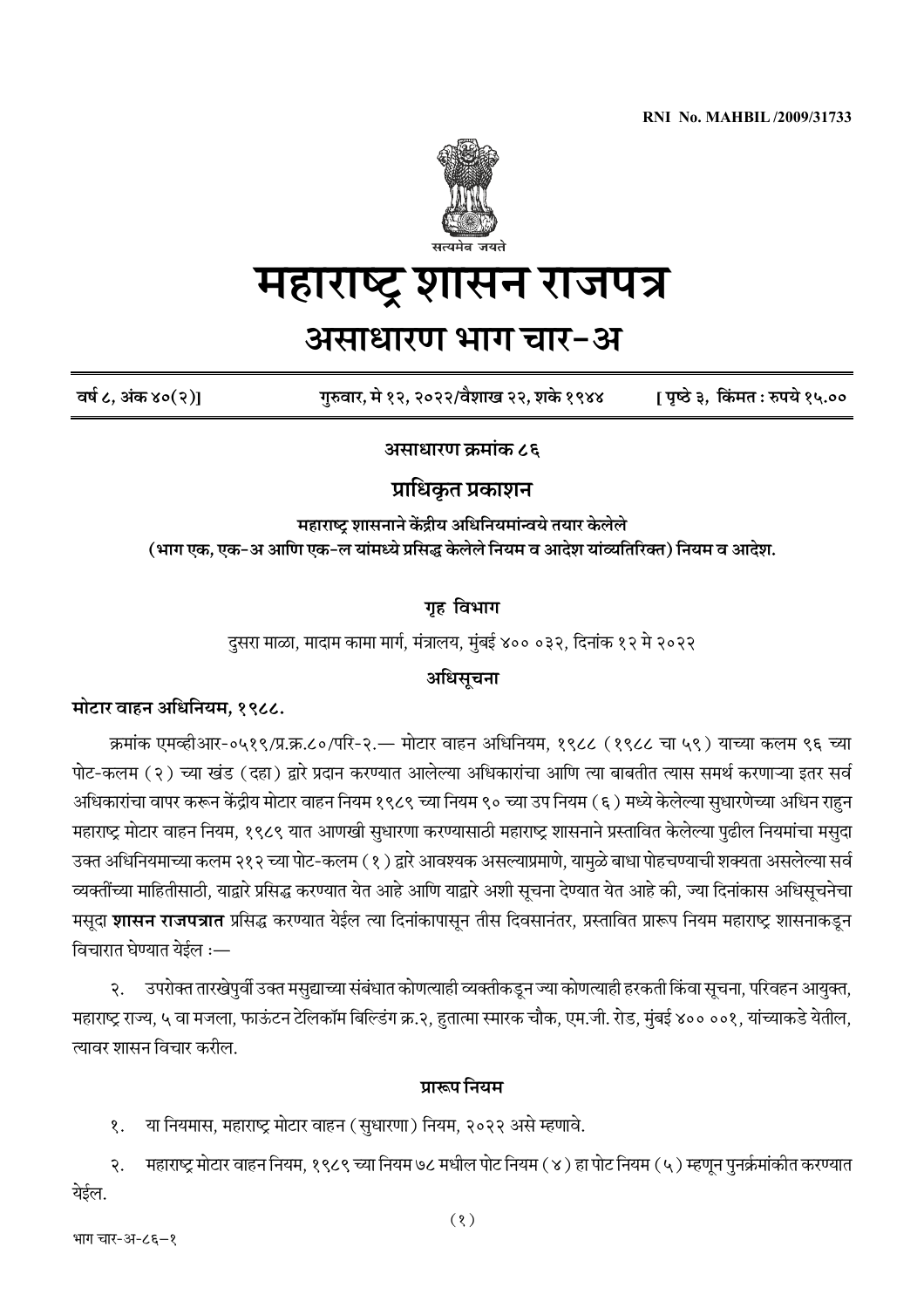# <sup>2</sup> **महाराđł शासन राजपŇ असाधारण भाग चार-अ, मे १२, २०२२/वैशाख २२, शकɁ १९४४**

३. महाराष्ट्र मोटार वाहन नियम, १९८९ च्या नियम ७८ च्या उप नियम (३) नंतर उप नियम (४) नव्याने दाखल करण्यात येईल :—

"(४) महाराष्ट्र राज्याव्यतिरिक्त अन्य राज्यातील प्रादेशिक परिवहन प्राधिकरणाने किंवा राज्य परिवहन प्राधिकरणाने जारी केलेल्या राष्ट्रीय परवान्यावरील मालवाहू वाहनास महाराष्ट्र राज्यांतर्गत असलेल्या दोन ठिकाणांच्या अधेमधे माल भरुन घेता किंवा उतरिवता येणार नाही."

महाराष्ट्राचे राज्यपाल यांच्या आदेशानुसार व नावाने,

राजेंद्र होळकर, शासनाचे सह सिचव.